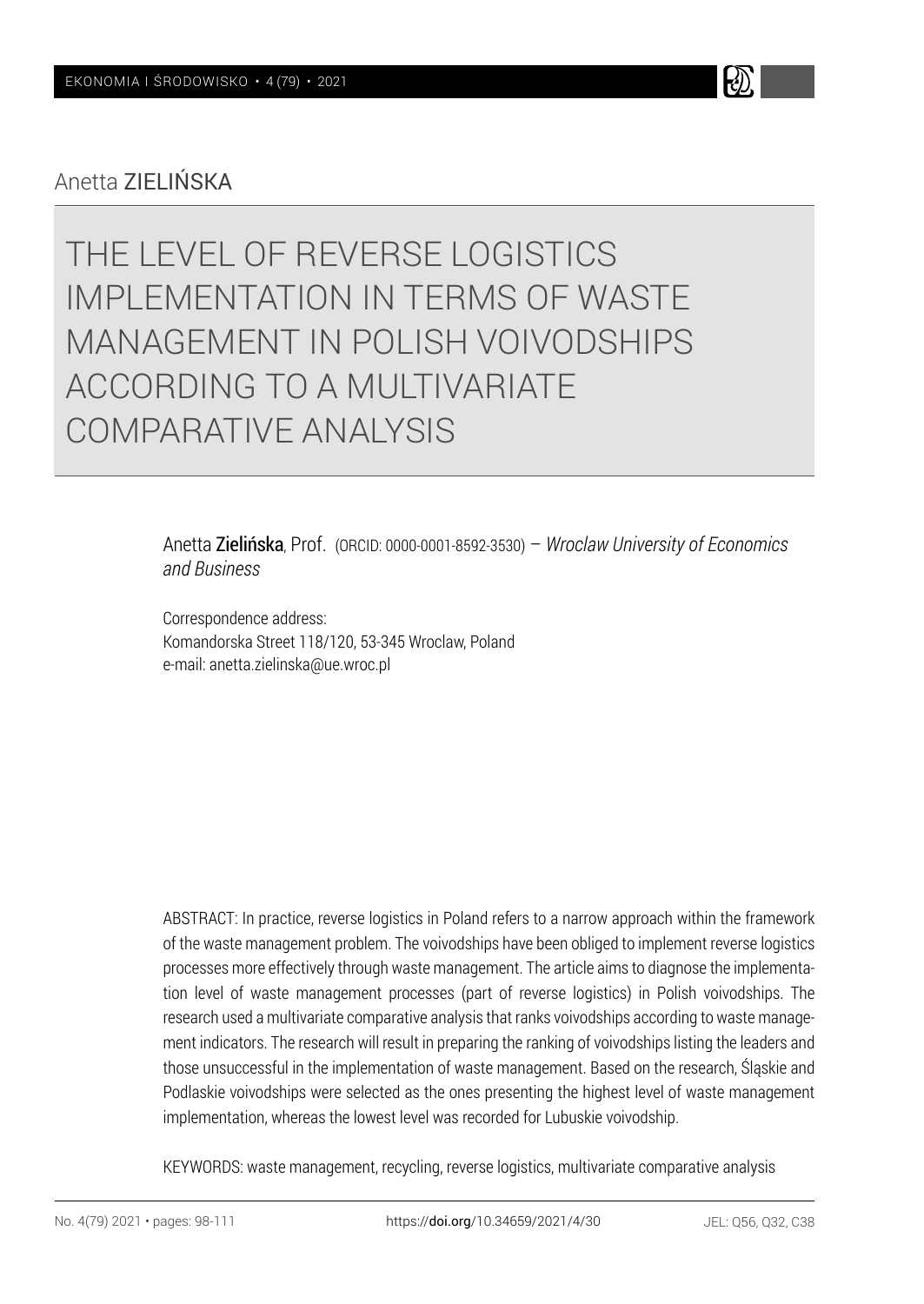#### Introduction

Reverse logistics represents a current research area in theoretical and empirical terms. In Poland, reverse logistics refers to a narrow approach within the framework of the waste management problem in practice. Increasingly stringent national and transnational measures and regulations regarding waste and waste management are coming to the fore.

In the system of reverse logistics, the direction of activities takes place from the consumer towards the producer, through the implementation of such processes as (see de Brito, Dekker, 2003, p. 3-27; Wadhwa, et al., 2009, p. 462; Zielińska, et al., 2016, pp. 207-214):

- repairs and reuse the re-introduction of an unchanged product to the system, while its quality cannot be lower than that of a new product,
- renovation (rejuvenation) ensuring the appropriate quality of returns by dismantling, control and exchange of faulty elements, and also by technological modernisation, i.e. the replacement of old modules and components with the technologically better and more advanced ones,
- regeneration bringing the appropriate quality required from new goods to the used goods by a total disassembly, detailed repair and the exchange of outdated parts,
- cannibalisation recovering a relatively small number of parts and modules from the used product and subjecting them to the process of repair, renovation or regeneration,
- recycling reprocessing the materials contained in returns during the production process to obtain material to be used along with its original purpose or with another one.

Since the end of the 20th century, the importance of reverse logistics has grown for several reasons:

- the amount of product returns can be very high, with some industries experiencing returns at over 50% of sales (Trebilcock, 2002, p. 31-45),
- end-of-life take-back laws have proliferated over the past decade in the European Union, requiring businesses to effectively manage the entire life of the product (Fishbein, 1994),
- landfill capacity has become limited and expensive. Alternatives such as repackaging, remanufacturing and recycling have become more prevalent and diable (Thierry et al., 1995, pp. 114-134).

Improving the recycling and remanufacturing rate of end-of-life products is necessary to reduce the negative impact of harmful substances on the environment and promote recycling and sustainable development. Recycling and remanufacturing activities carried out by enterprises are combined with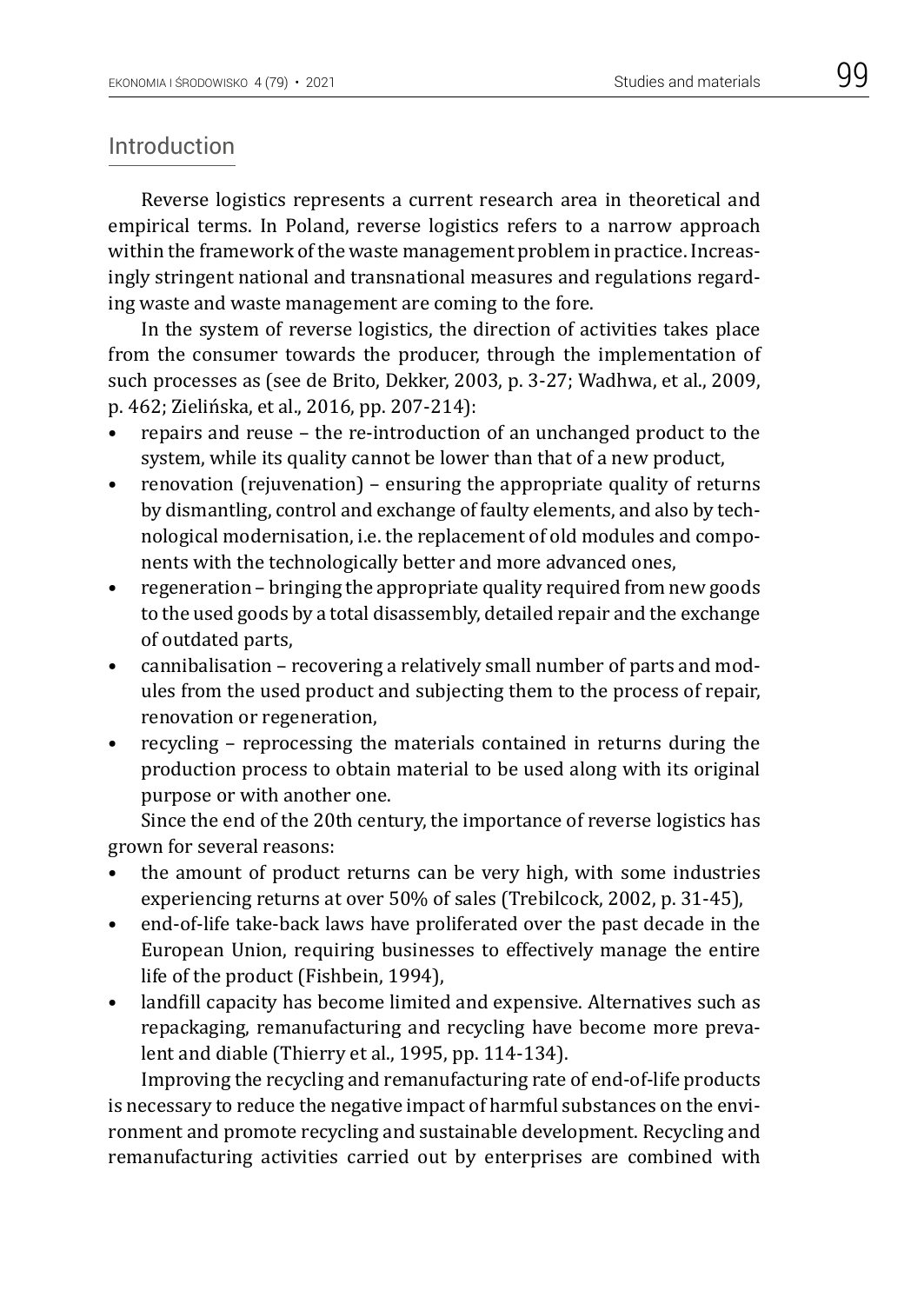their traditional positive supply chain to form a closed-loop supply chain system (Daniel et al., 2009).

Approaching reverse logistics in terms of waste management requires clarification. Waste management in accordance with the Waste Management Act is "the collection, transport, processing of waste, including the supervision over such activities, as well as the subsequent handling of waste disposal sites and the activities performed as a waste seller or waste management intermediary" (Act of December 14, 2012, (3) section 1 point 2).

In Poland, public administration units, including voivodships, have been obliged to implement the processes of reverse logistics processes more effectively through waste management. Hence, voivodship authorities (voivodship parliaments) should undertake all possible measures to reduce the amount of generated waste. There is an urgent need to change the traditional approach of voivodship parliaments to waste management; they should be focused on reverse logistics activities, primarily the recycling processes. Nowadays, reverse logistics represents a remarkable part of logistics processes carried out by enterprises, which should be supervised and controlled, and the voivodship authorities should perform these tasks.

The article aims to diagnose the level of implementing waste management processes (as part of reverse logistics) in Polish voivodships. A multivariate comparative analysis was used in the research, based on the indicators describing waste management for voivodships (data provided by Statistics Poland). The research will result in preparing the ranking of voivodships listing the leaders and those unsuccessful in implementing waste management.

## Literature review

Scientists started defining reverse logistics as early as the 1970s (Guiltinan et Nwokoye, 1975, Ginter et Starling, 1978). However, they paid attention to returns did not refer to them as the reverse flow logistics. According to Lambert, Stock, Ellram: "reverse logistics deals with the removal of waste material, which originates in the process of production, distribution and wrapping of goods. Typically, it is the activity such as securing temporary storage of these materials, their subsequent removal from the disposal site, processing, reuse or recycling" (Lambert et al., 2000). However, reverse logistics begins, where classic logistics end, it is associated with the creation of added value in the reverse direction in relation to the primary flow in logistics processes (Grant et al., 2017). Reverse logistics is defined as: "the process of planning, implementing, and controlling the efficient, cost-effective flow of raw materials, in-process inventory, finished goods and related information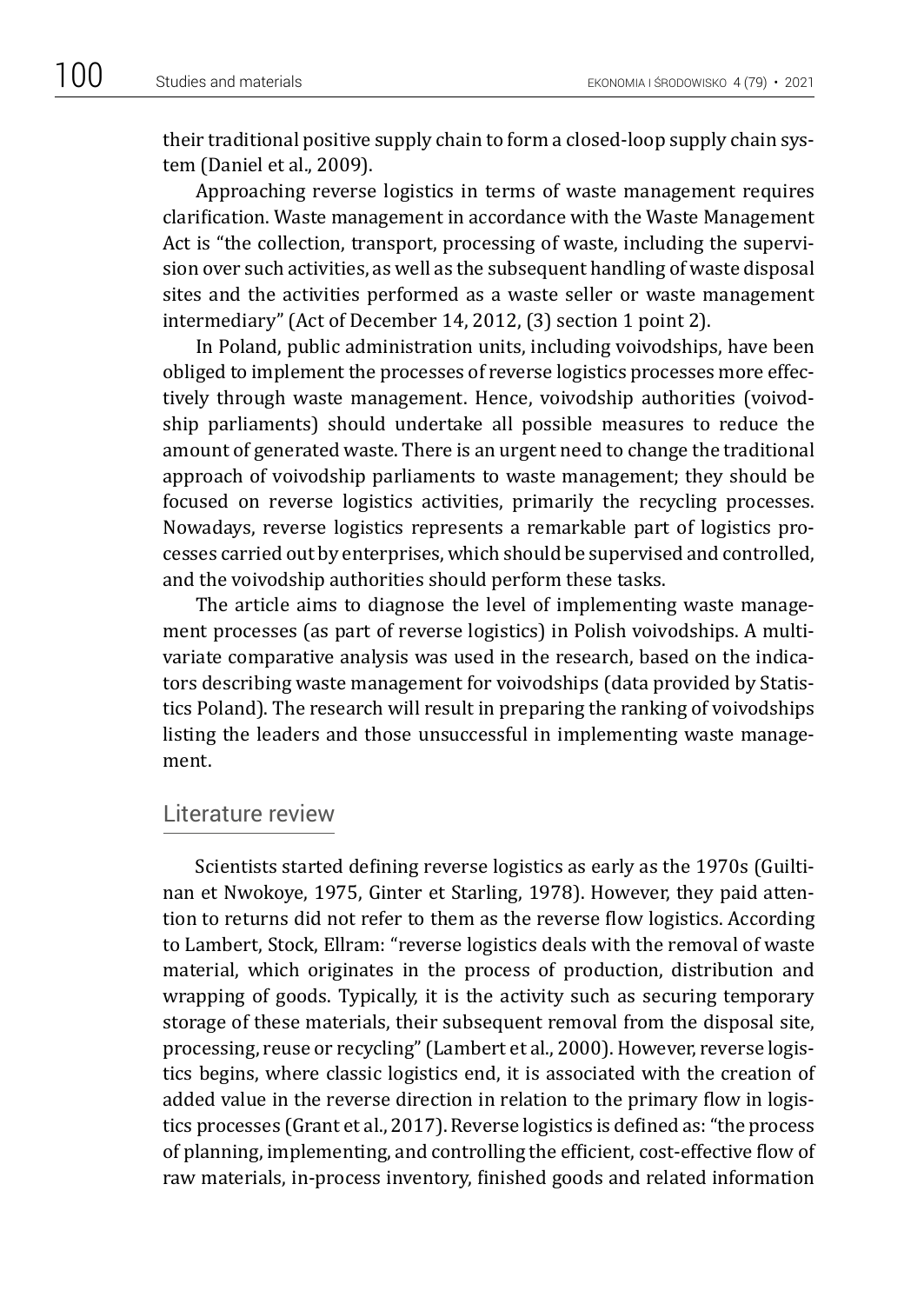from the point of consumption to the point of origin to recapture value or proper disposal" (Rogers, Tibben-Lembke, 1998). However, K. Hawks claims that it is "the process of moving goods from their typical final destination to capture value or proper disposal. Remanufacturing and refurbishing activities may also be included in the definition of reverse logistics" (Hawks, 2006). Finally, according to the American Reverse Logistics Executive Council, reverse logistics is a series of activities required to retrieve a product from a customer and either dispose of it or recover its value (Rogers, Tibben-Lembke, 2001, pp. 129-148).

The introduction indicated that Polish source literature approaches reverse logistics as waste and packaging management. According to J. Szołtysek "reverse logistics refers to all processes managing the flow of waste (including defected goods) and information (connected with these flows) from the place of their origin to the place of their destination in order to recover their value (through repair, recycling or processing) or an appropriate treatment and long-term storage so that such flows are economically effective and minimise negative influence of waste on the environment" (Szołtysek, 2009, p. 80). A. Mesjasz-Lech has a slightly different approach to reverse logistics since the main goal of reverse logistics through waste management is the size of waste flow in cities. The concept of a zero-waste city requires the activities of reverse logistics, as it is not possible to reduce municipal waste without the proper organisation of waste flows and infrastructure – reverse logistics function (Mesjasz-Lech, 2020, pp. 320-332). The author indicates the role to be played by public administration units in the flow of reverse logistics chain (e.g. voivodships).

# Legislation regulating waste management at the voivodship level

Polish legislation on waste management in relation to the public administration unit, i.e. a voivodship, is based on the following documents:

- Act of December 14, 2012, on Waste (Journal of Laws 2021, item 779).
- Act of September 13, 1996, on Maintaining Cleanliness and Order in Municipalities (Journal of Laws 2021, item 888).
- Resolution No. 88 of the Council of Ministers of July 1, 2016, on the National Waste Management Plan 2022 (Monitor Polski 2016, item 784).
- Regulation of the Minister of the Environment of July 1, 2015 on the method and form of drawing up a voivodship waste management plan and an investment plan template (Journal of Laws 2015, item 1016).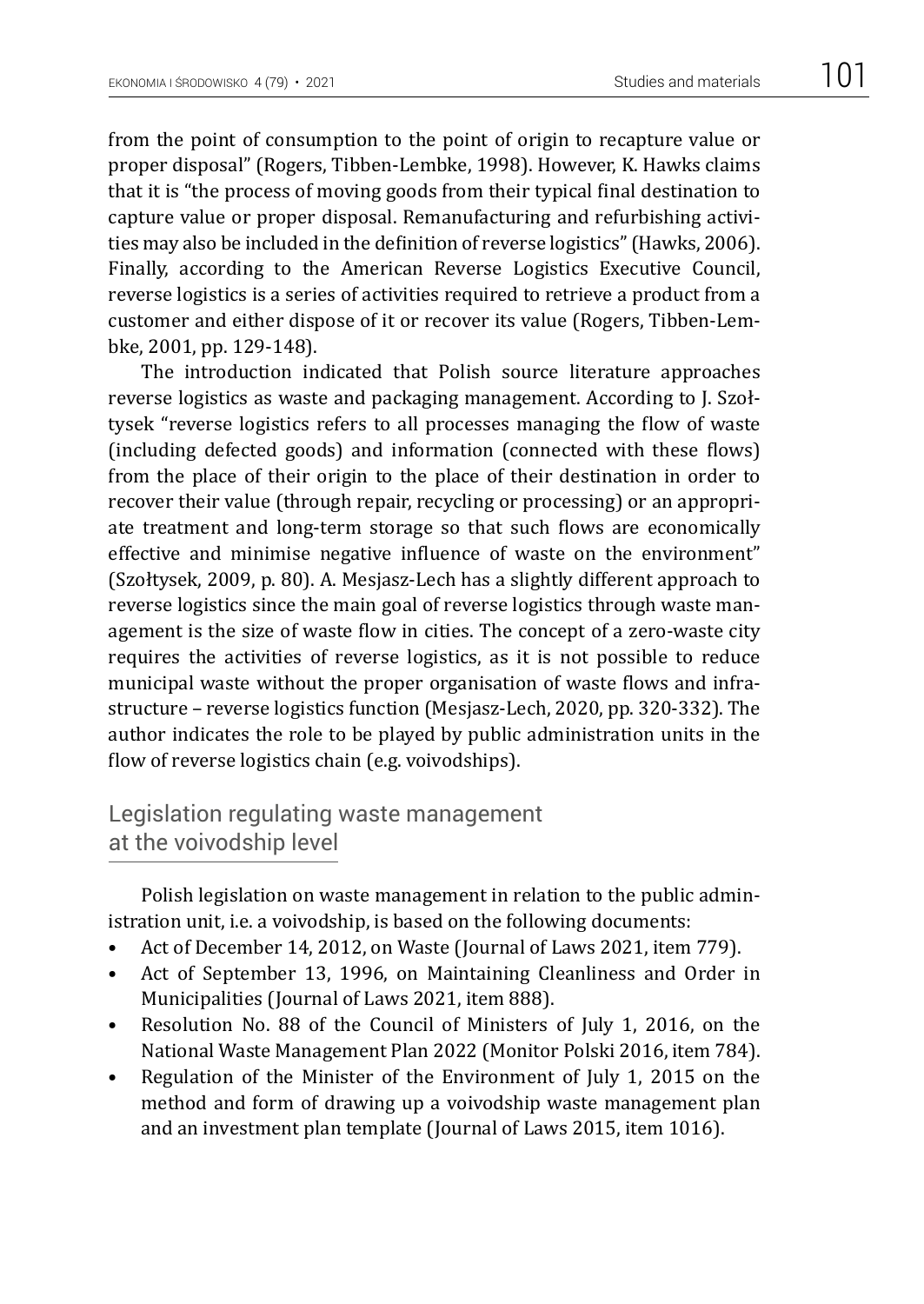It should be noted that Polish legislation has to be compatible with the provisions of the European Union law, in particular, the "Waste package" consisting of four directives:

- EU, 2018. Directive 2008/98/EC on waste, L. 851.
- EU, 2018. Directive 94/62/EC on packaging and packaging waste, L. 852.
- EU, 2018. Directive 1999/31/EC on the landfill of waste, L. 850.
- EU, 2018. Directive 2000/53/EC on end-of-life vehicles, 2006/66/EC on batteries and accumulators and waste batteries and accumulators, and 2012/19/EU on waste electrical and electronic equipment, L. 849.

In recent years, Polish and EU legal regulations regarding waste management have been subject to ongoing modifications.

In Poland, in the Ministry of Climate and Environment, the problem of waste management remains within the responsibility of the Waste Management Department, which prepares, e.g., guidelines for drawing up voivodship waste management plans in terms of municipal waste and for preparing reports on the implementation of voivodship waste management plans.

The voivodship self-government (Voivodship Marshal's) performs the following tasks regarding waste management (Act of December 14, 2012):

- 1. Issues the decision approving the reclassification of hazardous waste into non-hazardous waste, or a decision of expressing an objection (Article 8 (5)).
- 2. Allows, by way of a decision, if, for the reasons of safety or in order to ensure the continuity of collecting infectious medical waste or infectious veterinary waste, it is required to collect this waste (Article 23 (4)).
- 3. Allows, by way of a decision, if the incineration of waste in installations or devices designed for this purpose is impossible for safety reasons, for the incineration of waste outside the installations or devices (Article 31 (1)).
- 4. Allows waste processing for projects that may always have a significant impact on the environment; processing for non-hazardous waste subject to recovery in the recovery process based on filling in the unfavourably transformed areas; processing for municipal installations (Article 41 (3)).
- 5. Issues decisions on approving instructions for operating a waste landfill, extracting waste, closing a waste landfill or its separate part, or a decision of expressing an objection (Articles 129-135, 144, 146, 148, 151).
- 6. Maintains a database on products and packaging as well as waste management (BDO Register – Product, Packaging and Waste Management Database).

Waste management plans are developed at the national and voivodship level. Voivodship waste management plans include (Act of December 14, 2012, Articles 34-35):

1. Waste management plans.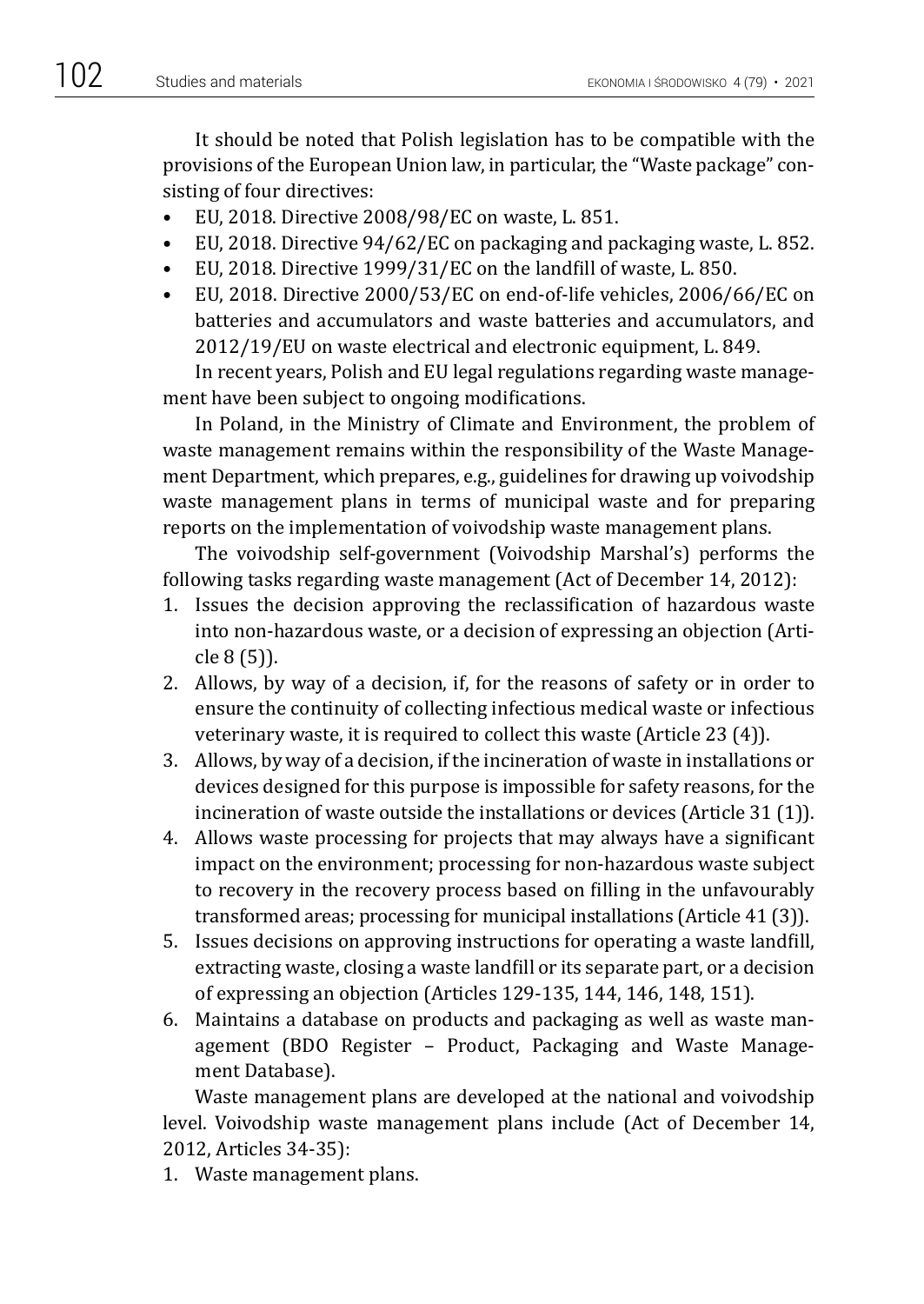- 2. Forecasted changes in waste management, including those resulting from demographic and economic changes.
- 3. The adopted waste management objectives, including deadlines for meeting them.
- 4. Identifying municipal installations in the voivodship area.
- 5. Schedule for shutting down installations that do not meet the environmental protection requirements, the modernisation of which is not possible for technical reasons or is not justified for economic reasons.

Voivodship waste management plans have to remain in line with the assumptions of the National Waste Management Plan.

The purpose of the voivodship plans is to balance the capacity of waste treatment installations and to diagnose the tasks required to ensure integrated waste management. In turn, voivodship self-governments play an important role in implementing and controlling the product, packaging and waste management database, which will improve the waste management reporting process and reverse logistics processes.

#### Research methods

The empirical research presented below aims to assess the level of waste management implementation (reverse logistics) in Polish voivodships. The research applies a multivariate comparative analysis (MCA) for voivodships using waste management indicators according to the data provided by Statistics Poland. The research will result in ranking voivodships from the highest to the lowest level of implementing waste management processes as reverse logistics processes.

Data variety used in comparative analyses to describe the phenomenon of waste management as an element of reverse logistics implies the need for using multiple measuring units presenting different values. Consequently, it makes it impossible to compare the situation in various areas or even in the same area characterised by the changing intensity of particular phenomena types. For this reason, such methods have to be searched for which allow procedure objectification aimed at the general assessment of waste management condition; therefore, the method of multivariate comparative analysis, in the form of linear ordering, can be applied in this case (Zeliaś, 1989; Pluta, 1986; Pociecha, et al., 1988). Linear ordering, using a synthetic development measure (SDM), allowed ranking objects (voivodships) "from the best to the worst" (Walesiak, 2006; Walesiak and Gatnar, 2009).

The problem under study, i.e. the level of waste management implementation in a voivodship, is a highly complex issue. The classified objects (voivodships) are described using many indicators, resulting in difficulties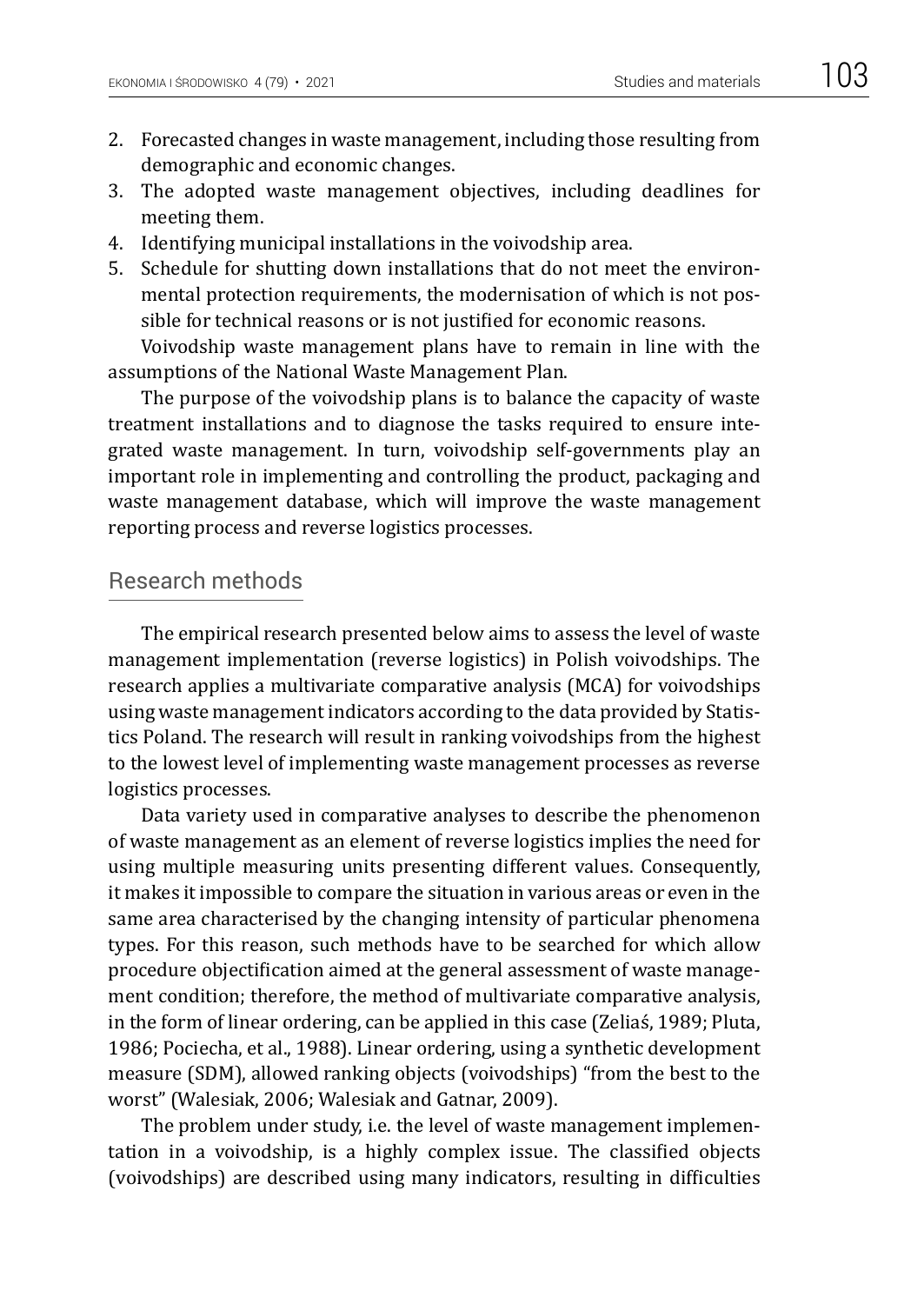associated with assessing objects' similarity and thus their classification. The level of objects' similarity regarding one feature may be different from the similarity of the same objects in terms of another feature, thus the need to classify objects using formal procedures, allowing an objective analysis in the conditions of complexity characteristic for the waste management phenomenon (Zielińska, 2019, p. 341).

Unifying the nature of variables (indicators describing waste management) is the first step of a multivariate comparative analysis. Such unification is not conducted when all variables represent stimulants, i.e. affect the analysed collective phenomenon (the state of waste management) positively. If the set of indicators includes destimulants or nominants, it is required to convert them into stimulants<sup>1</sup>.

The conversion of destimulants (*D*) into stimulants (*S*) using the quotient transformation was applied in the article (Walesiak, 1993, pp. 38-40):

$$
S_{ij} = b \big[ D_{ij} \big]^{-1}, \tag{1}
$$

where:

*Sij –* value of j-th stimulant observed in i-th object (voivodship),  $D_{ij}$  – value of j-th destimulant observed in i-th object (voivodship),  $h$  – constant value adopted arbitrarily in calculations  $h = minD_{ij}$ .  $b$  – constant value adopted arbitrarily, in calculations  $b = minD_{ij}$ .

Removing values of the studied variables (waste management indicators) and unifying orders of magnitude to allow their comparability (so-called nor-<br>maliastion) is the next step in the presess of multivariate comparative angly. malisation) is the next step in the process of multivariate comparative analysis (Walesiak, 1988, pp. 63-71). The following normalisation formula was  $\frac{1}{2}$ used in this case (Jajuga, Walesiak, 2000, p. 109):

$$
z_{ij} = \frac{x_{ij} - \bar{x}_j}{s_j},\tag{2}
$$

where:

- $z_{ij}$  normalized value of j-th of a given waste management indicator in i-th object (voivodship),
- $x_j$  arithmetic mean of j-th of waste management indicator,<br> $S =$  standard doviation of i-th waste management indicator
- $\mathcal{S}_j$  standard deviation of j-th waste management indicator,
- *xij* value of j-th waste management indicator observed in i-th object (voivodship).

<sup>&</sup>lt;sup>1</sup> Waste management is described by the set of variables which may include: stimulants, destimulants and nominants. Stimulants represent the variables of which higher numerical values imply the desired changes of a given phenomenon. Destimulants are the variables of which higher values indicate undesirable changes in the studied phenomenon. The nominant features are characterized by a certain level of saturation, any deviations from which imply negative changes in the analysed phenomenon (Pluta, 1986).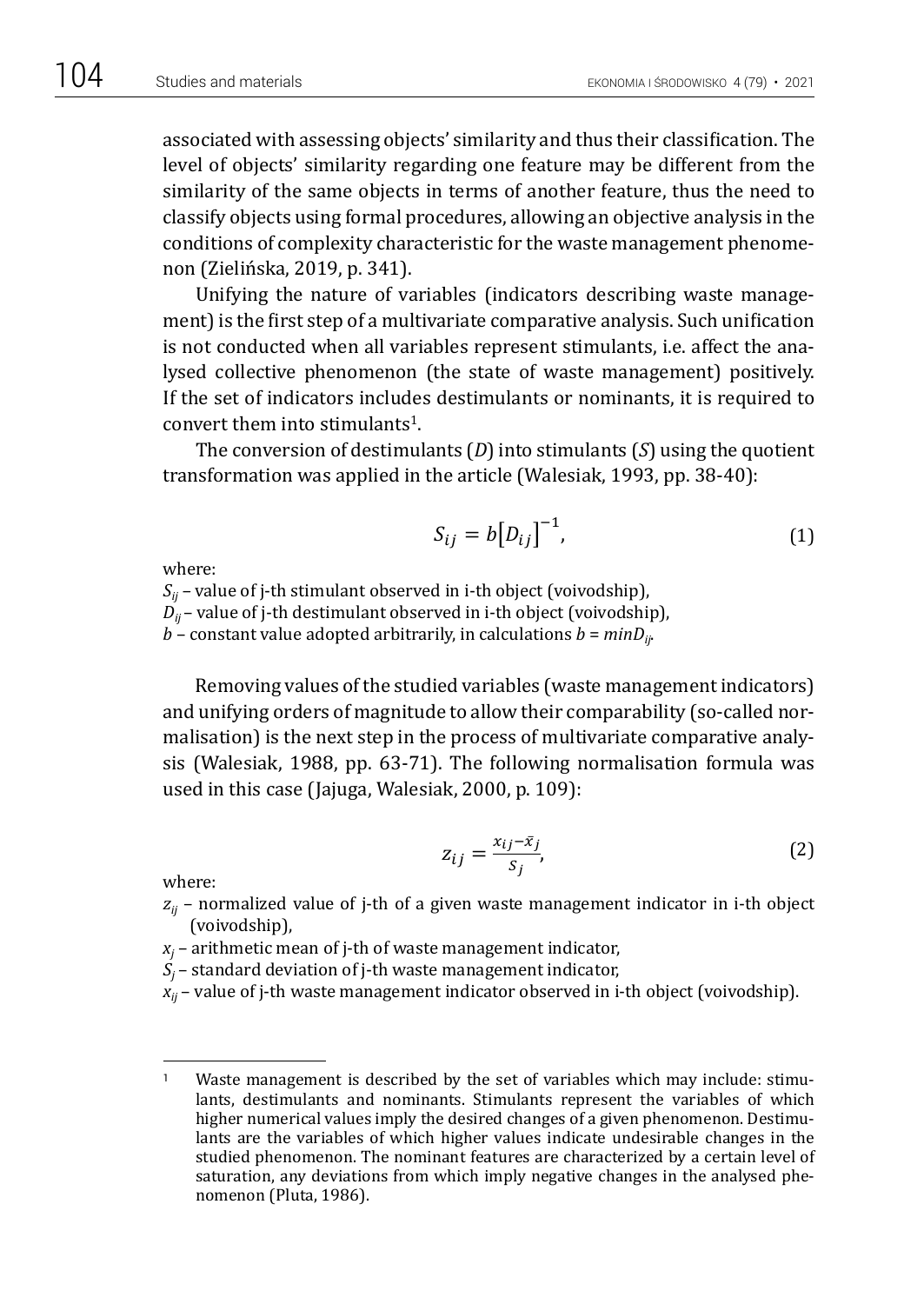The application of the normalisation formula to all waste management indicators was followed by developing a normalised data matrix (Z) used for further calculations (see Zielińska, Sej-Kolasa, 2004).

When the normalised data matrix is determined, the hierarchical classification applies the methods of linear ordering for the set of objects (voivodships). According to the adopted criterion, the aforementioned methods are applied to rank (order) objects or their sets. These methods can be applied only if a certain overriding criterion is adopted, following which it is possible to rank the objects from the "best" to the "worst". Synthetic development measure (SDM) is the tool in linear ordering methods, which is the function aggregating partial information included in individual indicators and is designated for each object from the sets of objects. In general terms, the aggregation formulas for indicator values can be divided into the model and nonmodel ones (for more see: Gatnar and Walesiak, 2004, pp. 351-355; Grabiński,<br>1984, n. 38) 1984, p. 38). =

The calculations were based on a non-model formula, where pi takes the mean normalised value of waste management indicators for an individual woivodship. The "best" country is the one taking max pi value, whereas the "worst" – min pi (see Zielińska, et Sej-Kolasa, 2004):

$$
P_i = \frac{1}{m} \sum_{j=1}^{m} z_{ij},
$$
\n(3)

where:

*Pi* – synthetic development measure for i – th object (voivodship),

*m* – number of data describing waste management indicators,

 $z_{ii}$  – normalised value of *j*-th of a given waste management indicator in *i*-th object (voivodeship).

Not all waste management indicators were assigned ranks in the study because there is no information in the source literature or the conducted research that would describe the analysed indicators' role in assessing the implementation of reverse logistics (Zielińska, 2020, p.177).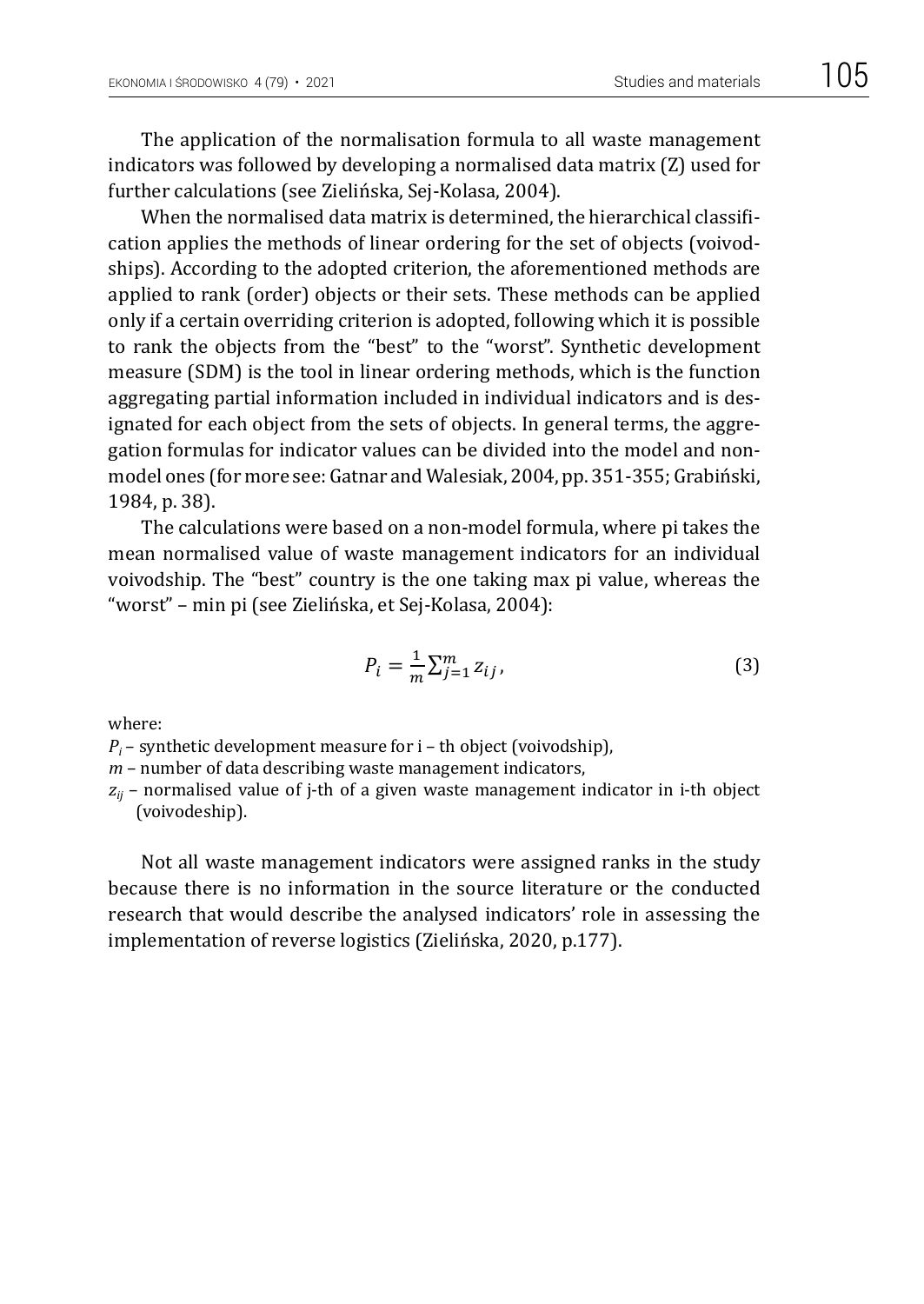## Results of the research

The conducted analysis applied a multivariate comparative analysis using the possible to determine waste management indicators as part of reverse logistics for voivodships. The indicators were retrieved from the Statistics Poland database for 2019. As a result, 12 waste management indicators were selected to describe voivodships, as presented in table 1:

- 1. Mass of municipal waste generated per capita [kg].
- 2. Share of recycled waste compared to total waste generated per year (excluding municipal waste) [%].
- 3. Share of recovered waste compared to total waste generated per year (excluding municipal waste) [%].
- 4. Share of waste subject to neutralisation compared to total waste generated per year (excluding municipal waste) [%].
- 5. Share of municipal waste collected selectively from households compared to total waste [%].
- 6. Indicator of enterprises collecting mixed municipal waste [%].
- 7. Cost-effectiveness indicator of services for the collected municipal waste [PLN/t].
- 8. Mixed municipal waste collected per capita per year [kg].
- 9. Share of waste deposited in landfills as mixed municipal waste [%].
- 10. Share of revenues from waste management fees compared to revenues for the National Fund for Environmental Protection and Water Management [%].
- 11. Landfill capacity per capita  $[m^3]$ .
- 12. Expenditure on fixed assets for recycling and the use of waste per capita [thous. PLN].

Table 2 presents the most important parameters of waste management indicators for voivodships in 2019.

The uniform preference postulate was conducted for the examined indicators (formula 1), for which the following indicators (numbers) were classified as destimulants (subjective assessment): 1, 4, 6, 8 and 9, nominants were not included among the analysed indicators.

Based on the findings presented in table 2, it is noticeable that the best levels of waste management indicators, in accordance with S or D variable, were recorded twice for the following voivodships: Małopolskie (this result was influenced by indicators No. 2-3), Lubelskie (indicators No. 5, 8), Mazowieckie (indicators No. 6-7).

For the purpose of further research, the normalisation of waste management indicators (formula 2) was conducted, i.e. the values of indicators were removed, and the order of magnitude was unified to allow comparisons.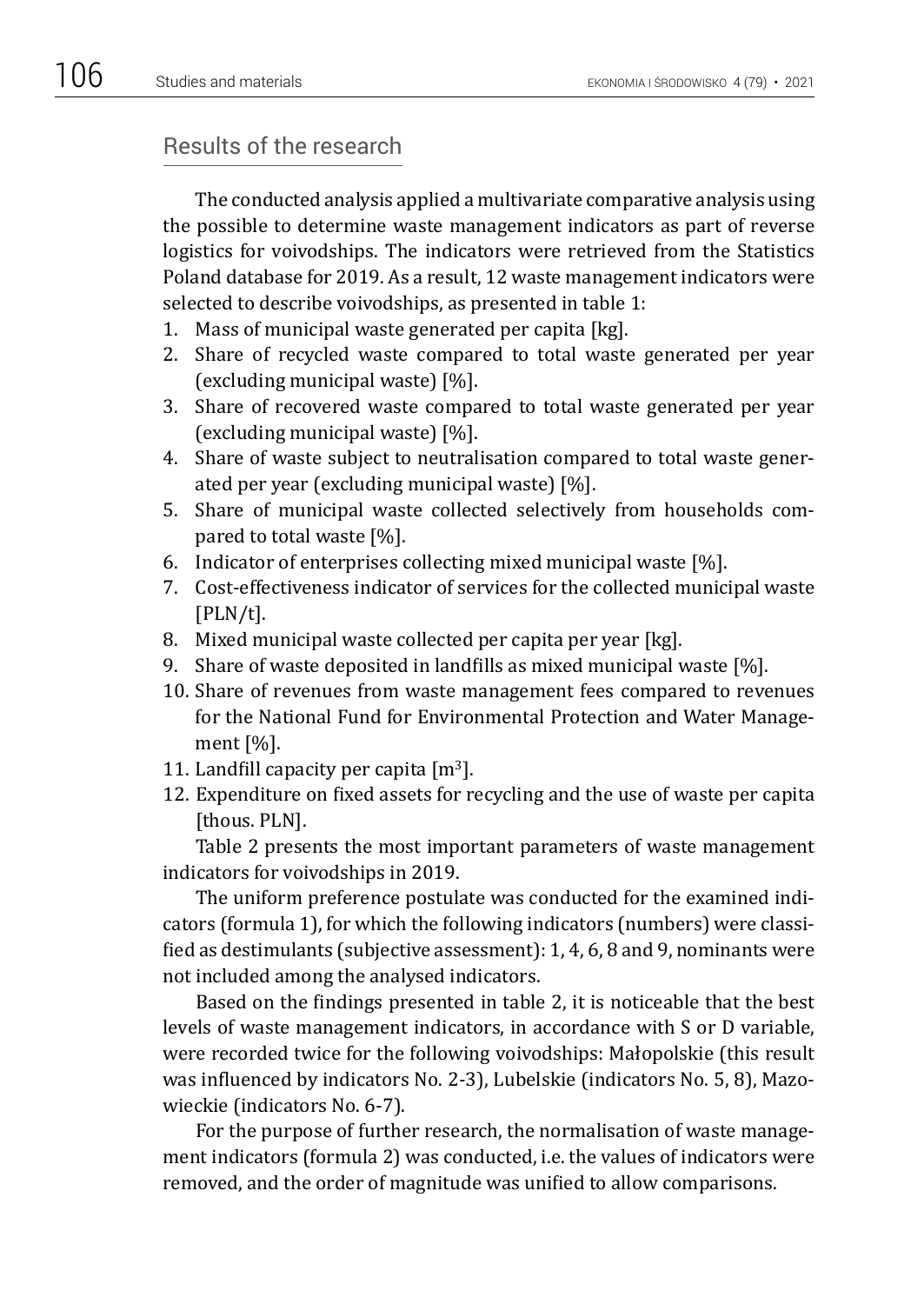| Table 1. Waste management indicators for voivodships in 2019                                                     |                  |                  |                      |                |        |                 |                |                 |                   |                          |       |                  |
|------------------------------------------------------------------------------------------------------------------|------------------|------------------|----------------------|----------------|--------|-----------------|----------------|-----------------|-------------------|--------------------------|-------|------------------|
| voivodships/indicators                                                                                           |                  | $\sim$           | S                    | 4              | 5      | 9               | $\overline{ }$ | $\infty$        | $\sigma$          | $\overline{\phantom{0}}$ | Ξ     | $\overline{12}$  |
| Dolnośląskie                                                                                                     | 404.5            | 2.9              | 0.4                  | 2.7            | 29.7   | 51              | 565.0          | 293.2           | 45.3              | 42.3                     | 3.271 | 666.9            |
| Kujawsko-pomorskie                                                                                               | 332.3            | 22.3             | 21.3                 | 0.6            | 33.6   | 8.2             | 478.5          | 232.0           | 575               | 36.3                     | 0.222 | 378.7            |
| Lubelskie                                                                                                        | 234.1            | 21               | $\overline{0}$       | 46.6           | 43.8   | 6.3             | 575.5          | 142.4           | 59.3              | 34.7                     | 0.268 | 702.0            |
| Lubuskie                                                                                                         | 379.6            | 25.4             | 16.4                 | $\frac{3}{2}$  | 28.7   | 7.6             | 488.7          | 279.7           | 44.3              | 54.5                     | 0.000 | 0.0              |
| Łódzkie                                                                                                          | 332.9            | 5.4              | $\overline{11}$      | 81.7           | 34.7   | 4.9             | 489.4          | 224.5           | 38.8              | 66.6                     | 0.262 | 15.2             |
| Małopolskie                                                                                                      | 316.8            | 55.5             | 45.6                 | 4.3            | 36.0   | 5.7             | 529.7          | 211.8           | 40.7              | 48.4                     | 0.066 | 160.6            |
| Mazowieckie                                                                                                      | 320.8            | 13.6             | 13.2                 | 43.7           | 30.0   | 4.7             | 856.7          | 230.8           | 33.9              | 34.5                     | 0.000 | 349.7            |
| Opolskie                                                                                                         | 338.6            | 46.7             | 83                   | $\frac{3}{2}$  | 38.3   | <u>ි</u>        | 494.3          | 219.0           | 65.2              | 29.3                     | 0.096 | 933.0            |
| Podkarpackie                                                                                                     | $\infty$<br>241. | 12.1             | 11.6                 | 23             | 32.1   | 6.9             | 567.6          | 170.5           | 56.0              | 44.4                     | 0.953 | 0.0              |
| Podlaskie                                                                                                        | 283.2            | 31.5             | 8.6                  | $\overline{C}$ | 34.4   | $\overline{71}$ | 477.6          | 194.1           | $\overline{14.1}$ | 44.0                     | 2.865 | 0.0              |
| Pomorskie                                                                                                        | 371.7            | 20.8             | 9.6                  | 5.2            | 37,1   | 7.0             | 509.3          | جا<br>251       | 34.6              | 48.3                     | 0.429 | 1915.4           |
| Śląskie                                                                                                          | 376.0            | 44.7             | 41.6                 | $\frac{8}{10}$ | 41.3   | 0.9             | 500.1          | 228.2           | 50.0              | 39.4                     | 0.094 | 10141.9          |
| Świętokrzyskie                                                                                                   | ب<br>231         | Ċ.<br><u>ioj</u> | 62                   | جا<br>55.      | 32.8   | 5.6             | 441.6          | 163.3           | 67.9              | 23.9                     | 0.377 | $\overline{0}$ . |
| Warmińsko-mazurskie                                                                                              | 305.7            | $\frac{8}{8}$    | $_{\infty}^{\infty}$ | 5.3            | 24.9   | က<br>∞          | 573.           | 238.2           | 42.7              | S<br>58                  | 0.664 | 0.0              |
| Wielkopolskie                                                                                                    | 354.8            | 4.6              | $\overline{4}$       | 17.4           | œ<br>ಸ | 9<br>4.         | 524.3          | $\infty$<br>251 | 22.8              | 47.9                     | 0.065 | 70.0             |
| Zachodniopomorskie                                                                                               | 390.6            | 10.1             | $9.\overline{3}$     | 70.2           | 29.2   | $\frac{8}{8}$   | 479.3          | 287.1           | 16.8              | بما<br>59                | 0.059 | 356.0            |
| Source: author's work based on Statistics Poland, Local Data Bank, https://bdl.stat.gov.pl/BDL/start [1-10-2021] |                  |                  |                      |                |        |                 |                |                 |                   |                          |       |                  |

 $\overline{1}$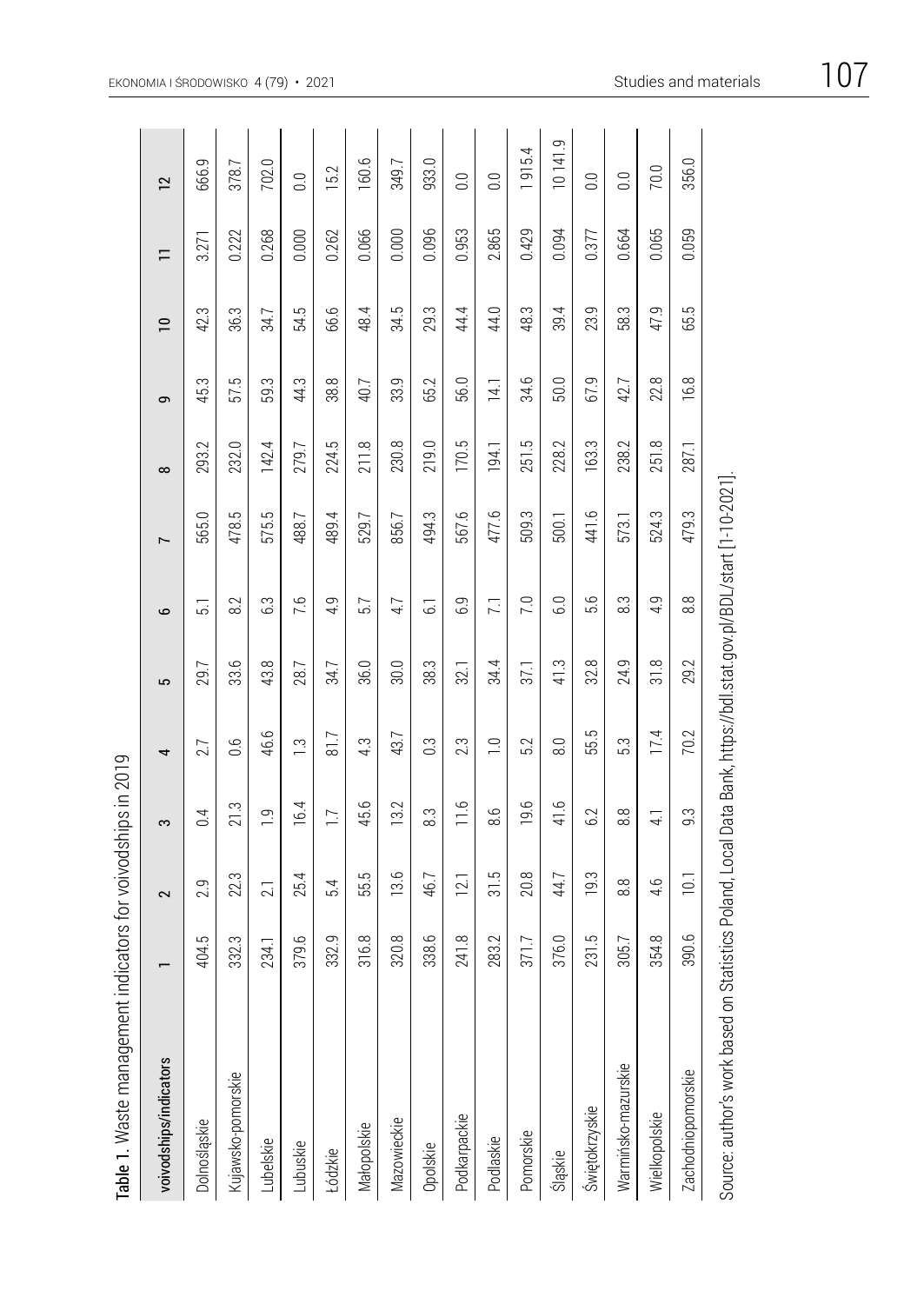| Table 2. The most important information for waste management indicators |
|-------------------------------------------------------------------------|
| in the voivodships for 2019                                             |

| <b>Indicators</b> | Arithmetic<br>mean | <b>Standard</b><br>deviation | Nature of variables:<br>S-stimulant D-destimulant | Levels max for<br>S and min for D | Country with the the best level<br>according to S or D variable |
|-------------------|--------------------|------------------------------|---------------------------------------------------|-----------------------------------|-----------------------------------------------------------------|
|                   | 0.73               | 0.14                         | D                                                 | 231.5                             | świętokrzyskie                                                  |
| 2                 | 20.36              | 16.63                        | S                                                 | 316.8                             | małopolskie                                                     |
| 3                 | 13.67              | 13.19                        | S                                                 | 316.8                             | małopolskie                                                     |
| 4                 | 0.17               | 0.27                         | D                                                 | 338.6                             | opolskie                                                        |
| 5                 | 33.65              | 4.89                         | S                                                 | 234.1                             | lubelskie                                                       |
| 6                 | 0.76               | 0.15                         | D                                                 | 320.8                             | mazowieckie                                                     |
|                   | 534.42             | 94.79                        | S                                                 | 856.73                            | mazowieckie                                                     |
| 8                 | 0.65               | 0.14                         | D                                                 | 142.4                             | lubelskie                                                       |
| 9                 | 0.40               | 0.23                         | D                                                 | 14.1                              | podlaskie                                                       |
| 10                | 44.89              | 12.13                        | S                                                 | 66.6                              | łódzkie                                                         |
| 11                | 0.61               | 1.00                         | S                                                 | 3.271                             | dolnośląskie                                                    |
| 12                | 980.59             | 2,494.97                     | S                                                 | 10,141.9                          | śląskie                                                         |

Source: author's work based on Statistics Poland, Local Data Bank, https://bdl.stat.gov.pl/BDL/start [1-10-2021].

## Finally, linear ordering taking the form of synthetic development measure was performed (SDM) (table 3).

| Voivodship<br>ranking | Voivodship   | <b>SDM</b> | Voivodship<br>ranking | Voivodship          | <b>SDM</b> |
|-----------------------|--------------|------------|-----------------------|---------------------|------------|
|                       | Śląskie      | 0.47       | 9                     | Pomorskie           | $-0.08$    |
| $\overline{2}$        | Podlaskie    | 0.45       | 10                    | Świętokrzyskie      | $-0.13$    |
| 3                     | Małopolskie  | 0.36       | 11                    | Dolnoślaskie        | $-0.17$    |
| 4                     | Lubelskie    | 0,17       | 12                    | Wielkopolskie       | $-0.190$   |
| 5                     | Opolskie     | 0.16       | 13                    | Kujawsko-pomorskie  | $-0.191$   |
| 6                     | Mazowieckie  | 0.10       | 14                    | Zachodniopomorskie  | $-0.319$   |
|                       | Podkarpackie | 0,08       | 15                    | Warmińsko-mazurskie | $-0.321$   |
| 8                     | Łódzkie      | $-0.07$    | 16                    | Lubuskie            | $-0.34$    |

Table 3. Synthetic development measure (SDM) for the voivodship level

Source: own compilation.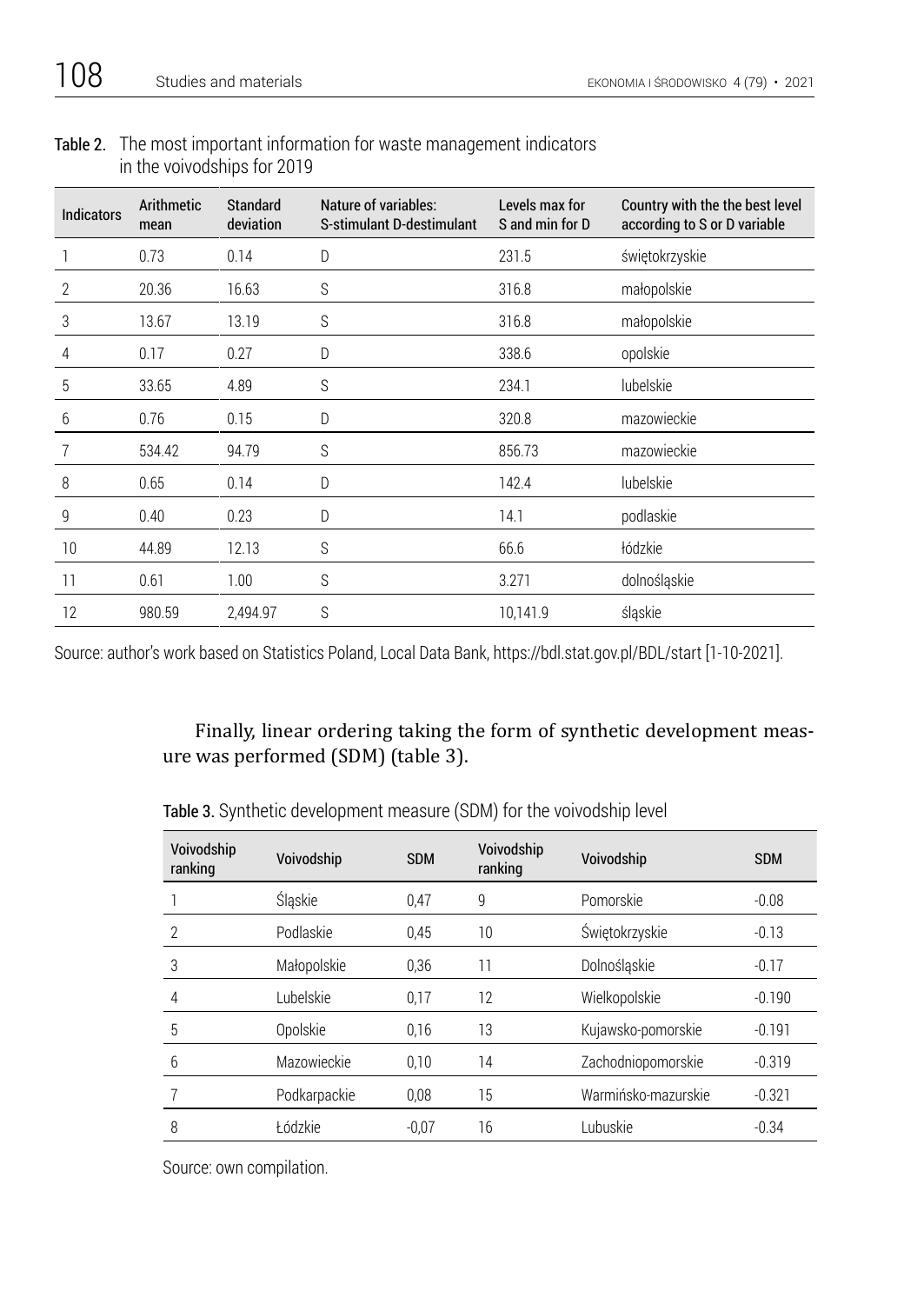SMD results indicated that the highest level of waste management implementation was recorded in Śląskie Voivodship, presenting the highest level of "Expenditure on fixed assets for recycling and the use of waste per capita" indicator. It significantly differed from the level of other voivodships and, thus, significantly influenced the outcome. Podlaskie Voivodeship (ranked as the second) slightly differed from Śląskie Voivodship, which resulted from the dominant influence of the best level in the share of waste deposited in landfills as mixed waste (Podlaskie deposits the lowest volume of mixed waste in landfills). In turn, the lowest level of waste management implementation was recorded in Lubuskie Voivodeship, which presented the worst levels of indicators No. 11 and 12 and unfavourable levels of indicators No. 5 and 8. Lubuskie recorded the lowest overall expenditure on waste management (including no expenditure on fixed assets for waste management recycling) (Statistics Poland, 2020, p.18).

## Conclusions

Based on the conducted comparative analysis for voivodships in accordance with waste management, the following conclusions can be formulated:

- no ranking was performed in the analysed set of indicators; however, there is a need for such ranking in terms of waste management importance being part of reverse logistics. As a result, among the analysed indicators, the ones related to the recovery and recycling processes should be assigned higher weights compared to others;
- directions of waste management activities, uniform for voivodships, in particular municipal waste management, should be identified;
- marshal's offices are not capable of balancing the processing capacity of municipal installations because ensuring the volume of waste for a full load of the installation will depend on the price for receiving waste, as well as the criterion of quality and efficiency of a given installation performance;
- an insufficient number of installations for waste recycling and incineration (waste incineration plants).

### References

Act of December 14, 2012 on Waste (Journal of Laws 2021, item 779).

Act of September 13, 1996 on Maintaining Cleanliness and Order in Municipalities (Journal of Laws 2021, item 888).

Daniel, V., Guide, R., Luk, Jr., Van Wassenhove, N., 2009. OR FORUM – The Evolution of Closed-Loop Supply Chain Research. Operations Research, Vol. 57, No. 1, 10-18, https://doi.org/10.1287/opre.1080.0628.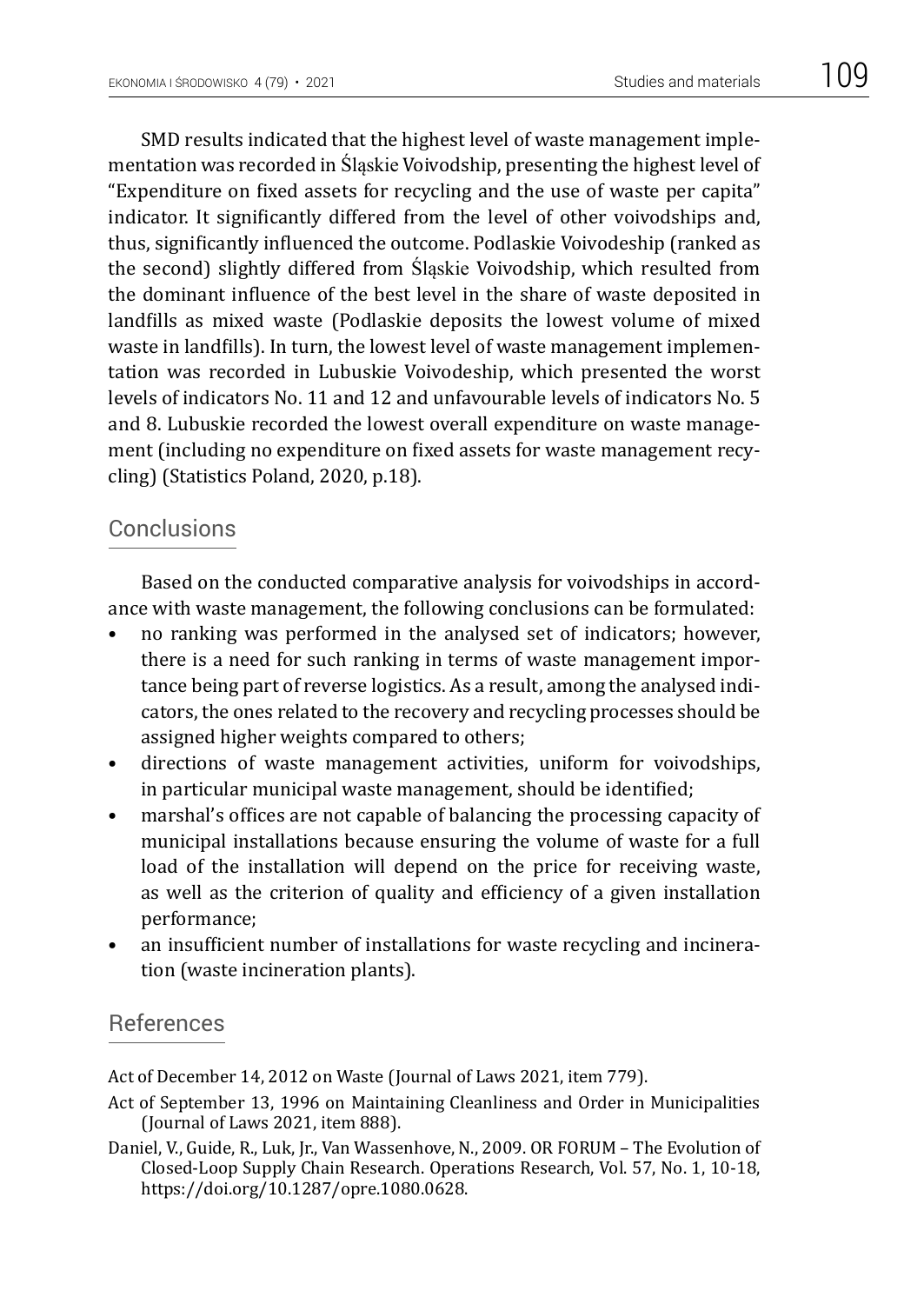- de Brito, M.P., Dekker, R., 2003. A Framework for Reverse Logistics. in: R. Dekker, M. Fleischmann, K. Inderfurth, L. van Wassenhove (Ed.), Reverse Logistics: Quantitative Models for Closed-Loop Supply Chains. Springer, Berlin, 3-27.
- EU, 2018. Directive 1999/31/EC on the landfill of waste, L. 850.
- EU, 2018. Directive 2000/53/EC on end-of-life vehicles, 2006/66/EC on batteries and accumulators and waste batteries and accumulators, and 2012/19/EU on waste electrical and electronic equipment, L. 849.
- EU, 2018. Directive 2008/98/EC on waste, L. 851.
- EU, 2018. Directive 94/62/EC on packaging and packaging waste, L. 852.
- Fishbein, B.K., 1994. Germany, garbage and the green dot: challenging the throwaway society. Inform New York.
- Gatnar, E., Walesiak, M., (eds.), 2004. Metody statystycznej analizy wielowymiarowej w badaniach marketingowych, Wydawnictwo Akademii Ekonomicznej we Wrocławiu, Wrocław.
- Ginter, P., Starling M, 1978. Reverse distribution channels for recycling. California Management Review, vol. 20, no 3, 72-81.
- Grabiński, T., 1984. Wielowymiarowa analiza porównawcza w badaniach dynamiki zjawisk ekonomicznych. Zeszyty Naukowe AE w Krakowie, Seria specjalna monografie nr 61, Kraków.
- Grant, D. B., Wong, Ch. Y., Trautrims, A., 2017. Sustainable logistics and supply chain management: principles and practices for sustainable operations and management. Kogan Page Publishers.
- Guiltinan, J., Nwokoye, N., 1975. Reverse channels for recycling: an analysis for alternatives and public Policy implications. New marketing for social and economic Progress, Combined Proceedings. American Marketing Association.
- Hawks, K., 2006. What is Reverse Logistics? Reverse Logistics Magazine, Winter/ Spring.
- Jajuga, K., Walesiak, M., 2000. Standardisation of data set under different measurement scales, In: R. Decker, W. Gaul (Eds.), Classification and information processing AT the turn of the millennium, Springer-Verlag, Berlin, Heidelberg.
- Lambert, D.M., Stock, J.R., Ellram, L.M., 2000. Logistics, Praha, Computer Press.
- Mesjasz-Lech, A., 2019. Reverse logistics of municipal solid waste towards zero waste cities. Transportation Research Procedia 39, Vol. pp. 320-332, doi:10.1016/ j.trpro.2019.06.034.
- Pluta, W., 1986. Wielowymiarowa analiza porównawcza w modelowaniu ekonometrycznym. Państwowe Wydawnictwo Naukowe, Warszawa.
- Pociecha, J., Podolec, B., Sokołowski, A., Zając, K., 1988. Metody taksonomiczne w badaniach społeczno-ekonomicznych. Państwowe Wydawnictwo Naukowe, Warszawa.
- Regulation of the Minister of the Environment of July 1, 2015 on the method and form of drawing up a voivodship waste management plan and an investment plan template (Journal of Laws 2015, item 1016).
- Resolution No. 88 of the Council of Ministers of July 1, 2016 on the National Waste Management Plan 2022 (Monitor Polski 2016, item 784).
- Rogers, D.S., Tibben-Lembke, R.S., 1998. Going backwards: Reverse Logistics Trends and Practices. University of Nevada, Center for Logistics Management, Reverse Logistics Executive Council, Pittsburgh.